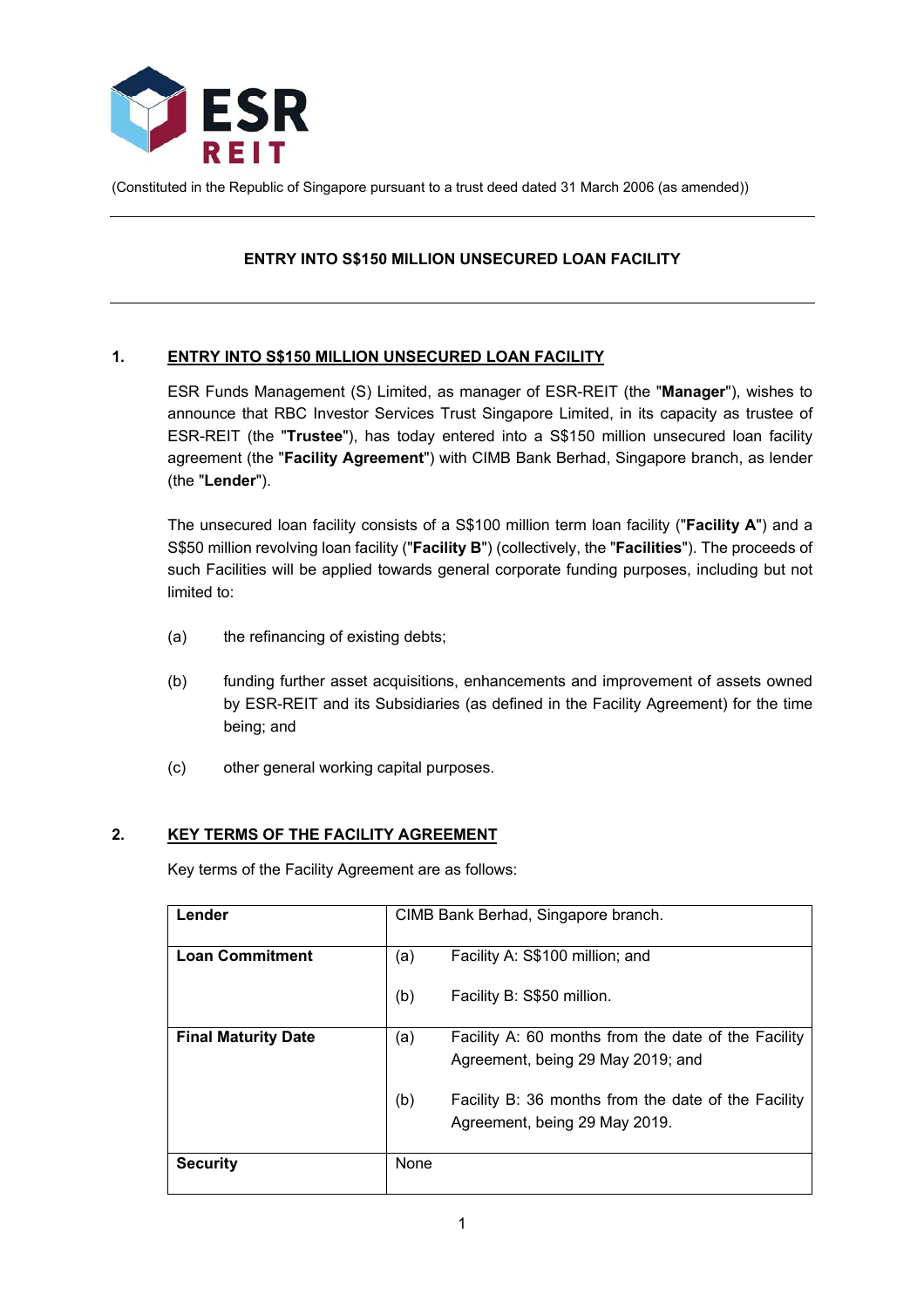| Details of the conditions       | The Lender has the right to require the Trustee (as borrower)                                                                                                                                                                                                                                                                                                                                                                                                                                                                                                                                                                                                                                                                                                                                                                                                                                                                                                                                                                                                                                |  |
|---------------------------------|----------------------------------------------------------------------------------------------------------------------------------------------------------------------------------------------------------------------------------------------------------------------------------------------------------------------------------------------------------------------------------------------------------------------------------------------------------------------------------------------------------------------------------------------------------------------------------------------------------------------------------------------------------------------------------------------------------------------------------------------------------------------------------------------------------------------------------------------------------------------------------------------------------------------------------------------------------------------------------------------------------------------------------------------------------------------------------------------|--|
| refer<br>the<br>that<br>to      | to enter into discussions in good faith for a stipulated time                                                                                                                                                                                                                                                                                                                                                                                                                                                                                                                                                                                                                                                                                                                                                                                                                                                                                                                                                                                                                                |  |
| shareholding interest of the    | with the Lender to review the terms of the Facility                                                                                                                                                                                                                                                                                                                                                                                                                                                                                                                                                                                                                                                                                                                                                                                                                                                                                                                                                                                                                                          |  |
| <b>Manager's</b><br>controlling | Agreement, upon the occurrence of the following:                                                                                                                                                                                                                                                                                                                                                                                                                                                                                                                                                                                                                                                                                                                                                                                                                                                                                                                                                                                                                                             |  |
| shareholder or which place      |                                                                                                                                                                                                                                                                                                                                                                                                                                                                                                                                                                                                                                                                                                                                                                                                                                                                                                                                                                                                                                                                                              |  |
| restrictions on any change      | (a)<br>the Manager resigns or is removed as the manager                                                                                                                                                                                                                                                                                                                                                                                                                                                                                                                                                                                                                                                                                                                                                                                                                                                                                                                                                                                                                                      |  |
| in control of the Manager       | of ESR-REIT without the prior consent in writing of<br>the Lender and a replacement manager (acceptable<br>to the Lender) is not appointed in accordance with<br>the terms of the trust deed of ESR-REIT by the<br>effective date of the resignation or removal of the<br>Manager; or                                                                                                                                                                                                                                                                                                                                                                                                                                                                                                                                                                                                                                                                                                                                                                                                        |  |
|                                 | ESR Cayman Limited ceases to hold, whether<br>(b)<br>directly or indirectly, at least 50.1% of the issued<br>share capital of the Manager.                                                                                                                                                                                                                                                                                                                                                                                                                                                                                                                                                                                                                                                                                                                                                                                                                                                                                                                                                   |  |
|                                 | If the Lender notifies the Trustee that the proposal submitted<br>by the Trustee to the Lender further to the discussions is not<br>acceptable to the Lender, the Lender and the Trustee fail to<br>agree on the new terms of the Facility Agreement or the<br>Trustee has not submitted any proposal after the stipulated<br>time for the discussions, the Lender may cancel the Loan<br>Commitments and/or require the Trustee to immediately<br>repay or prepay all amounts owing under or in connection<br>with the Facility Agreement.<br>If the Lender has accepted the proposal submitted by the<br>Trustee and the Trustee fails to carry out the steps and/or<br>proposed alternative arrangement set out in such proposal<br>by the time period within which such proposed alternative<br>arrangement is to be carried out (the "Remedy Period"), the<br>Lender may cancel the Loan Commitments and/or require<br>the Trustee to repay or prepay all amounts owing under or<br>in connection with the Facility Agreement within 15 days<br>from the last day of the Remedy Period. |  |
|                                 |                                                                                                                                                                                                                                                                                                                                                                                                                                                                                                                                                                                                                                                                                                                                                                                                                                                                                                                                                                                                                                                                                              |  |
|                                 | The aggregate principal amount of loan facilities under the<br>Facility Agreement that may be affected in the event of a<br>breach of the conditions set out above is up to S\$150<br>million. $1$                                                                                                                                                                                                                                                                                                                                                                                                                                                                                                                                                                                                                                                                                                                                                                                                                                                                                           |  |

 1 It should be noted that the terms and conditions of typical facility agreements may contain cross default clauses, pursuant to which a default of obligations by the Trustee in the Facility Agreement may trigger an event of default in other facility agreements. The aggregate level of facilities affected in the event of a breach of conditions in the above table does not take into account facilities which may be affected due to the triggering of such cross default provisions in such other facility agreements.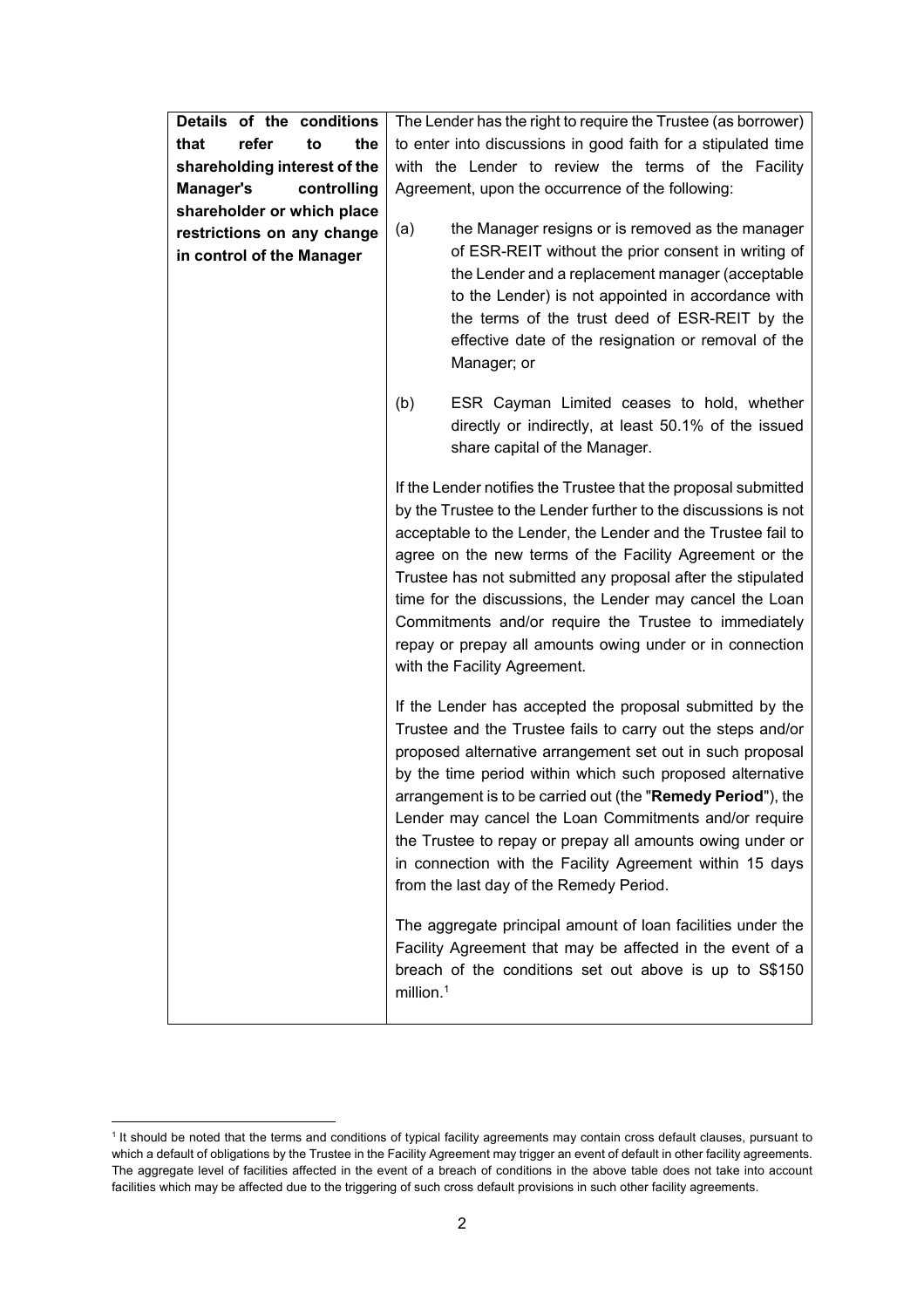# **BY ORDER OF THE BOARD**

ESR Funds Management (S) Limited As Manager of ESR-REIT (Company Registration No. 200512804G, Capital Markets Services Licence No. 100132-5)

Adrian Chui Chief Executive Officer and Executive Director 29 May 2019

For further enquiries, please contact:

**ESR Funds Management (S) Limited** Gloria Low **Contract Contract Contract Contract Contract Contract Contract Contract Contract Contract Contract Contract Contract Contract Contract Contract Contract Contract Contract Contract Contract Contract Contract Con** Corporate Communications Manager **Investor Relations Manager** Tel: +65 6827 9332 Tel: +65 6827 9504 gloria.low@esr-reit.com.sg lyn.ong@esr-reit.com.sg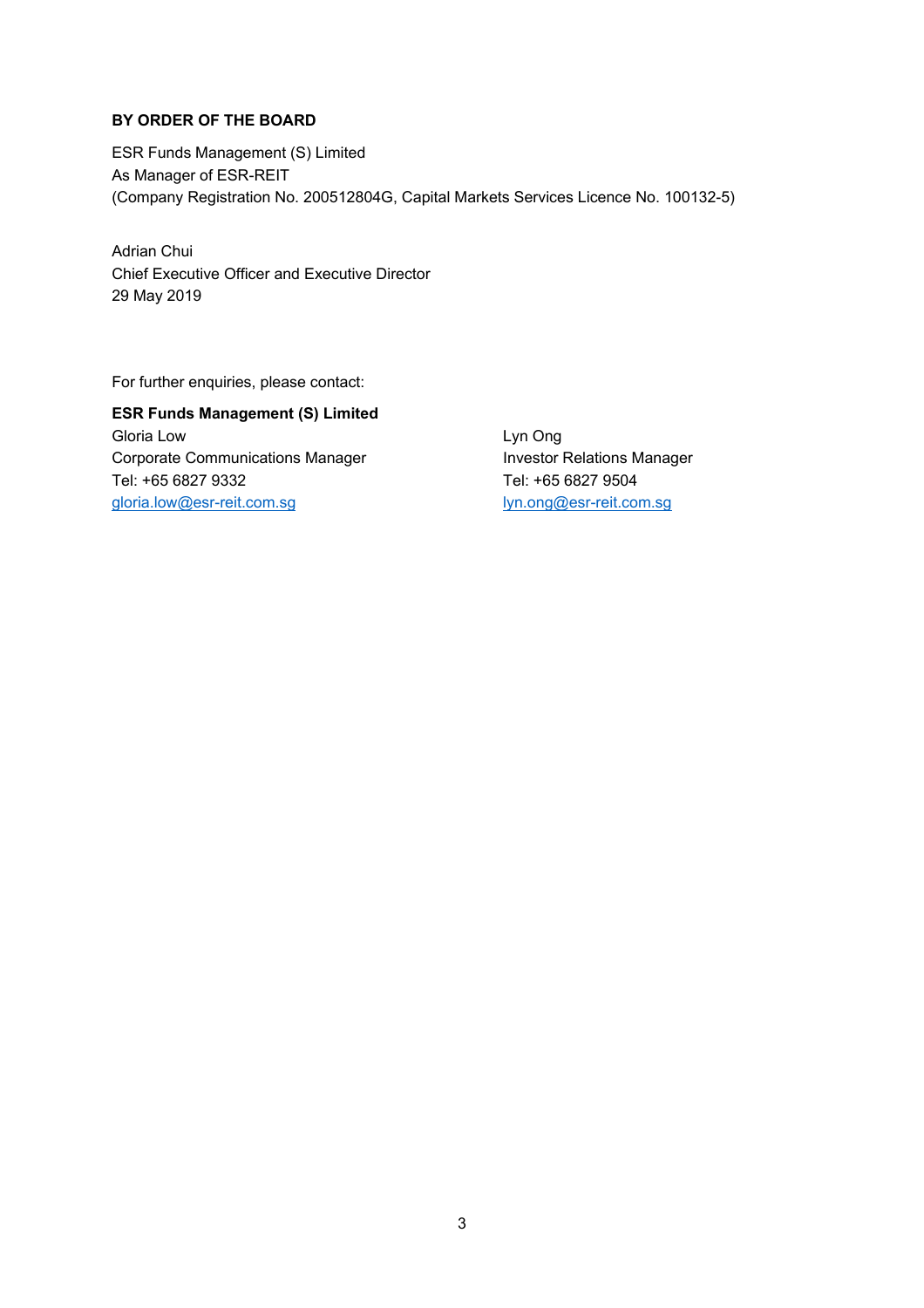# **About ESR-REIT**

ESR-REIT has been listed on the Singapore Exchange Securities Trading Limited since 25 July 2006.

ESR-REIT invests in quality income-producing industrial properties and as at 31 March 2019 has a diversified portfolio of 57 properties located across Singapore, with a total gross floor area of approximately 14.1 million square feet and an aggregate property value of S\$3.03 billion<sup>2</sup>. The properties are in the following business sectors: Business Park, High-Specs Industrial, Logistics/Warehouse and General Industrial, and are located close to major transportation hubs and key industrial zones island-wide.

The Manager's objective is to provide Unitholders with a stable income stream through the successful implementation of the following strategies:

- Acquisition of value-enhancing properties;
- Pro-active asset management;
- Divestment of non-core properties; and
- Prudent capital and risk management.

ESR Funds Management (S) Limited, the Manager of ESR-REIT, is owned by namely, ESR Cayman Limited ("**ESR**") (67.3%), Shanghai Summit Pte. Ltd. (25.0%), and Mitsui & Co., Ltd (7.7%).

For further information on ESR-REIT, please visit www.esr-reit.com.sg.

## **About the Sponsor, ESR**

ESR is the largest Asia-Pacific focused logistics real estate platform by gross floor area (GFA) and by value of the assets owned directly and by the funds and investment vehicles it manages<sup>3</sup>. Co-founded by its senior management team and Warburg Pincus, ESR and the funds and investment vehicles it manages are backed by some of the world's preeminent partners including APG, SK Holdings, JD.com, CLSA, Goldman Sachs, CPPIB, Ping An and Allianz Real Estate. The ESR platform spans across the People's Republic of China, Japan, South Korea, Singapore, Australia and India. As of 31 December 2018, the fair value of the properties directly held by ESR and the assets under management with respect to the funds and investment vehicles managed by ESR recorded approximately US\$16 billion, and GFA of properties completed and under development as well as GFA to be built on land held for future development stood at over 12 million square metres in total.

 2 Includes the valuation of 7000 Ang Mo Kio Avenue 5 on a 100% basis of which ESR-REIT has 80% economic interest, and excludes the effects arising from the adoption of Financial Reporting Standard (FRS) 116 *Leases* which became effective on 1

January 2019.<br><sup>3</sup> JLL market report.